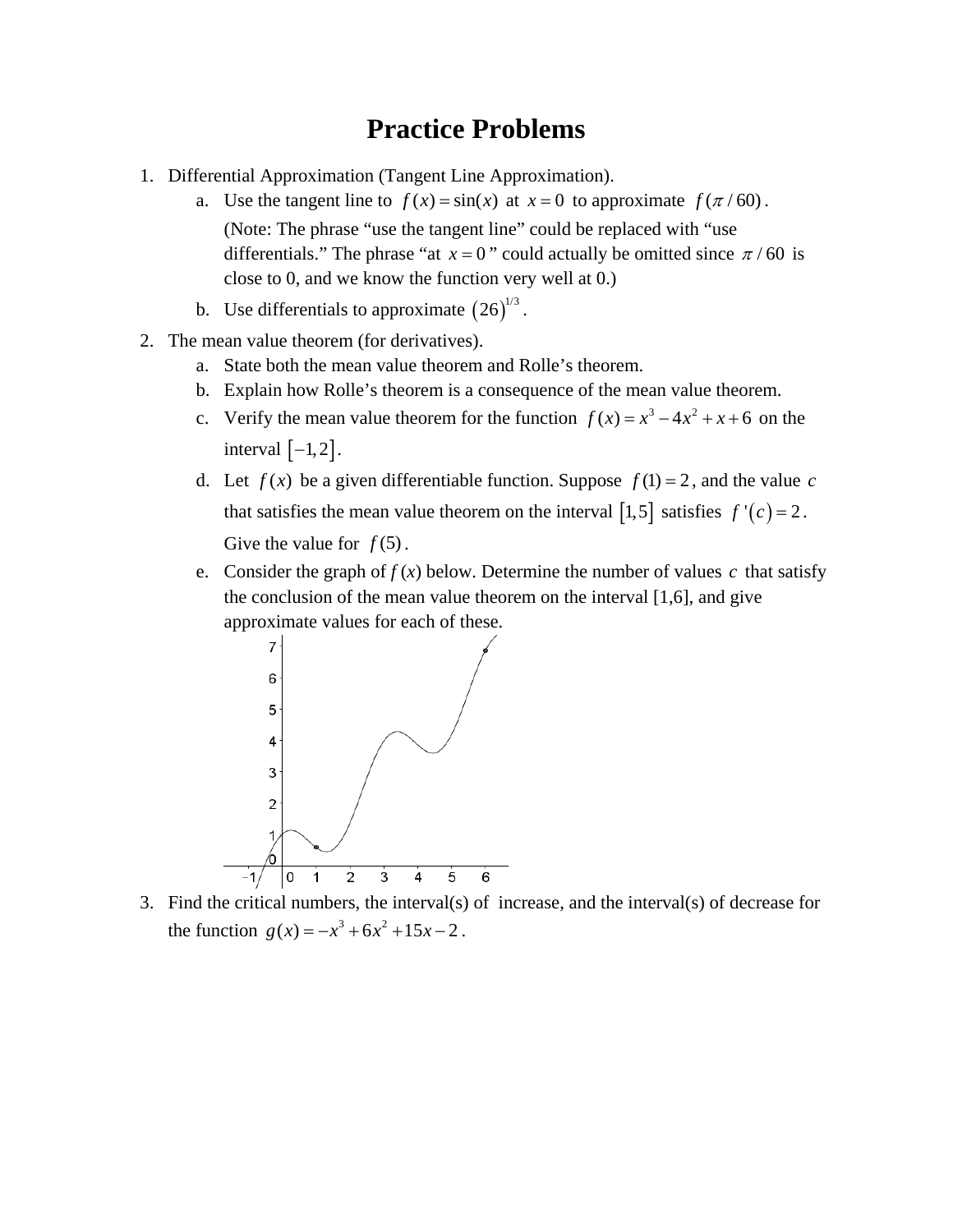- 4. Classifying critical numbers.
	- a. What does it mean to say that  $x = a$  is a critical number for a function  $f(x)$ ?
	- b. Describe the first derivative test for classifying a critical number for a function.
	- c. Describe the second derivative test for classifying a critical number for a function.
	- d. Give an example of a function and a critical value for which the second derivative test fails.
	- e. Classify the critical number  $x = 0$  for the function  $f(x) = x^2 \cos(x)$ .
	- f. Find and classify all of the critical numbers for the function given in problem 3 using the first derivative test.
	- g. Repeat the classification of critical numbers (if possible) from part f, using the second derivative test.
- 5. Absolute extrema (minimums and maximums).
	- a. State the extreme value theorem.
	- b. Explain the process of finding the extreme values of a continuous function  $f(x)$ on an interval  $[a, b]$ .
	- c. Find the absolute maximum and minimum values for the function  $g(x) = -x^3 + 6x^2 + 15x - 2$  on the interval  $[-1, 2]$ .
	- d. Find the absolute minimum value of the function  $f(x) = x^4 8x^2 + 3$ .
- 6. Definitions.
	- a. What does it mean to say that a function  $f(x)$  is increasing on an interval?
	- b. What does it mean to say that a function  $f(x)$  is decreasing on an interval?
	- c. What does it mean to say that a function  $f(x)$  is concave up on an interval?
	- d. What does it mean to say that a function  $f(x)$  is concave down on an interval?
	- e. What does it mean to say that a function  $f(x)$  as inflection at a value  $x = a$ ?
- 7. Concavity and inflection.
	- a. Determine any intervals of concave up or concave down, and give any values where inflection occurs for the function  $g(x) = -x^3 + 6x^2 + 15x - 2$ .
	- b. Determine any intervals of concave up or concave down, and give any values where inflection occurs for the function  $f(x) = x^4 - 8x^2 + 3$ .